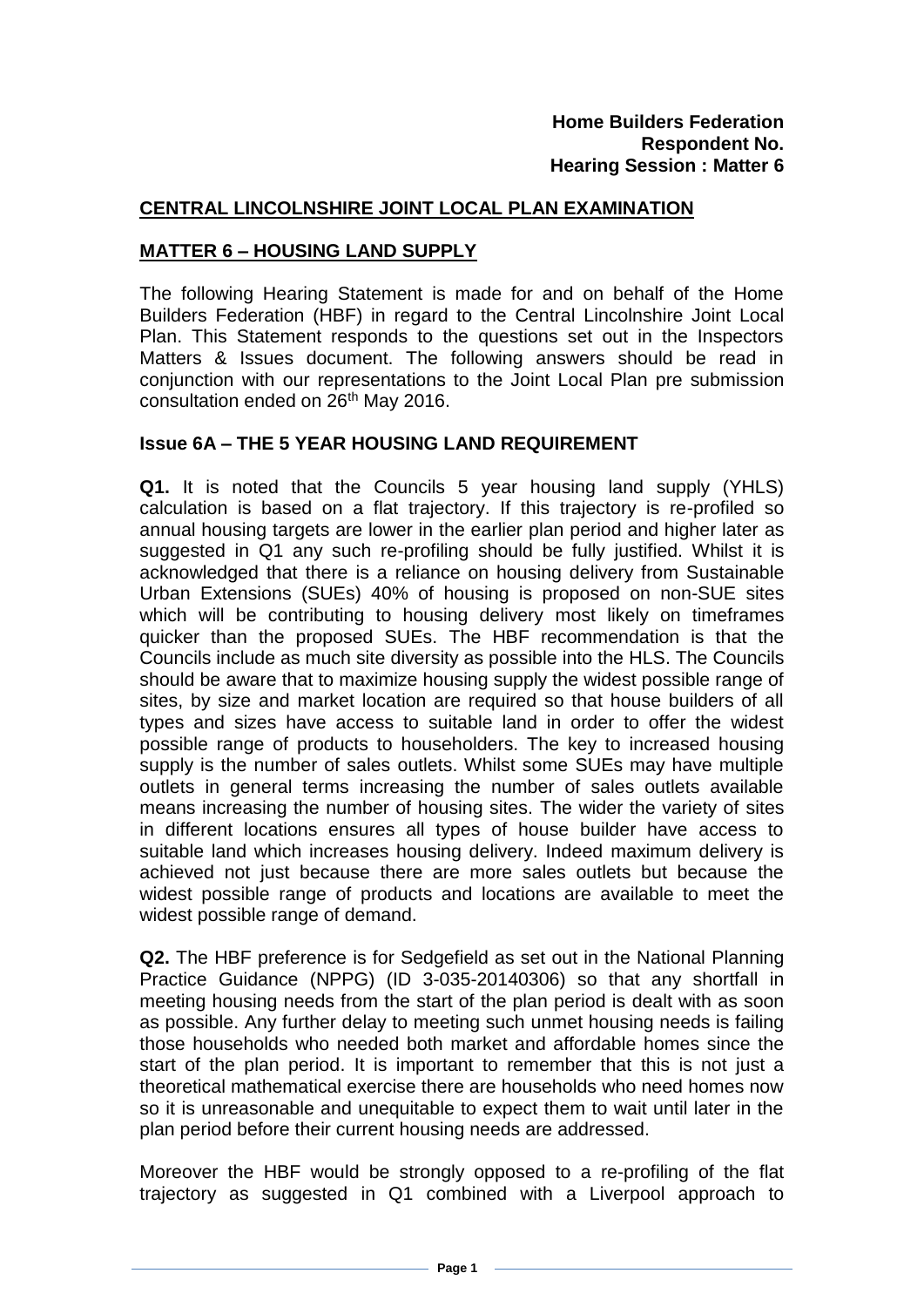shortfalls since the start of the plan period as suggested in Q2 which would represent a "double whammy" of deferments in meeting housing needs.

**Q3.** The HBF support the use of the 20% buffer as proposed by the Councils.

**Q4.** However the buffer should be applied to the annual requirement and the shortfall. If the buffer is not applied to both the annual requirement and the shortfall the percentage size of the buffer is diminished below 20% making it less effective in achieving the planned supply as set out in the National Planning Policy Framework (NPPF) (para 47). Therefore the HBF strongly disagree with the comments contained in the Councils latest evidence (E007D). If as proposed by the Councils the buffer is not applied to the shortfall then the Councils are providing a buffer of less than 20% thereby making it more difficult rather than easier to achieve the target. This is because 1,540 dwellings is 20% of 7,700 dwellings (an annualised housing requirement of 1,540 per annum x 5 years) but 1,540 dwellings represents only 14.5% buffer against 5 year housing requirement of 10,552 dwellings (7,700 dwellings plus 2,852 dwellings shortfall for the period 2012 – 17). The HBF also refer to the following recent Local Plan Examination Inspector's Reports which apply 20% buffer to both the annualised housing requirement and shortfall together with a Sedgefield approach to recouping shortfalls :-

- Warwick Local Plan (Interim Report 1 June 2015) ;
- Herefordshire Local Plan (Final Report 29 September 2015) ;
- South Derbyshire Local Plan (Final Report 10 May 2016) and ;
- Stratford upon Avon Local Plan (Final Report 20 June 2016).

**Q5.** Using the Councils figures from the latest evidence in E007D to recalculate the 5 YHLS based on a 20% buffer applied to the annualised requirement and shortfall together with a Sedgefield approach to recouping shortfalls results in 5.02 years which is a precarious position. The HBF do not comment on individual sites. However other parties may be able to demonstrate that the Councils assumptions about individual sites contained the HLS are not robust thereby reducing the Councils 5 YHLS below 5 years on adoption. Without reasonable certainty that the Councils have a 5 YHLS the Joint Local Plan cannot be sound as it would be neither effective not consistent with national policy. Moreover under para 49 of the NPPF the Plan would be instantly out of date on adoption.

# **ISSUE 6B – HOUSING LAND SUPPLY – GENERAL QUESTIONS**

**Q6.** The NPPG specifies that "*where there is a joint plan, housing requirements and the need to identify a 5 years supply of sites can apply across the joint plan area. The approach being taken should be set out clearly in the plan*" (ID : 2a-o10-20140306). The HBF had assumed that the calculation was based on the Central Lincolnshire wide plan area. If not the Councils should have specified separate housing requirements for each District together with separate trajectories. It is critical that the Plan sets out explicitly the method of calculation and the remedy if failing.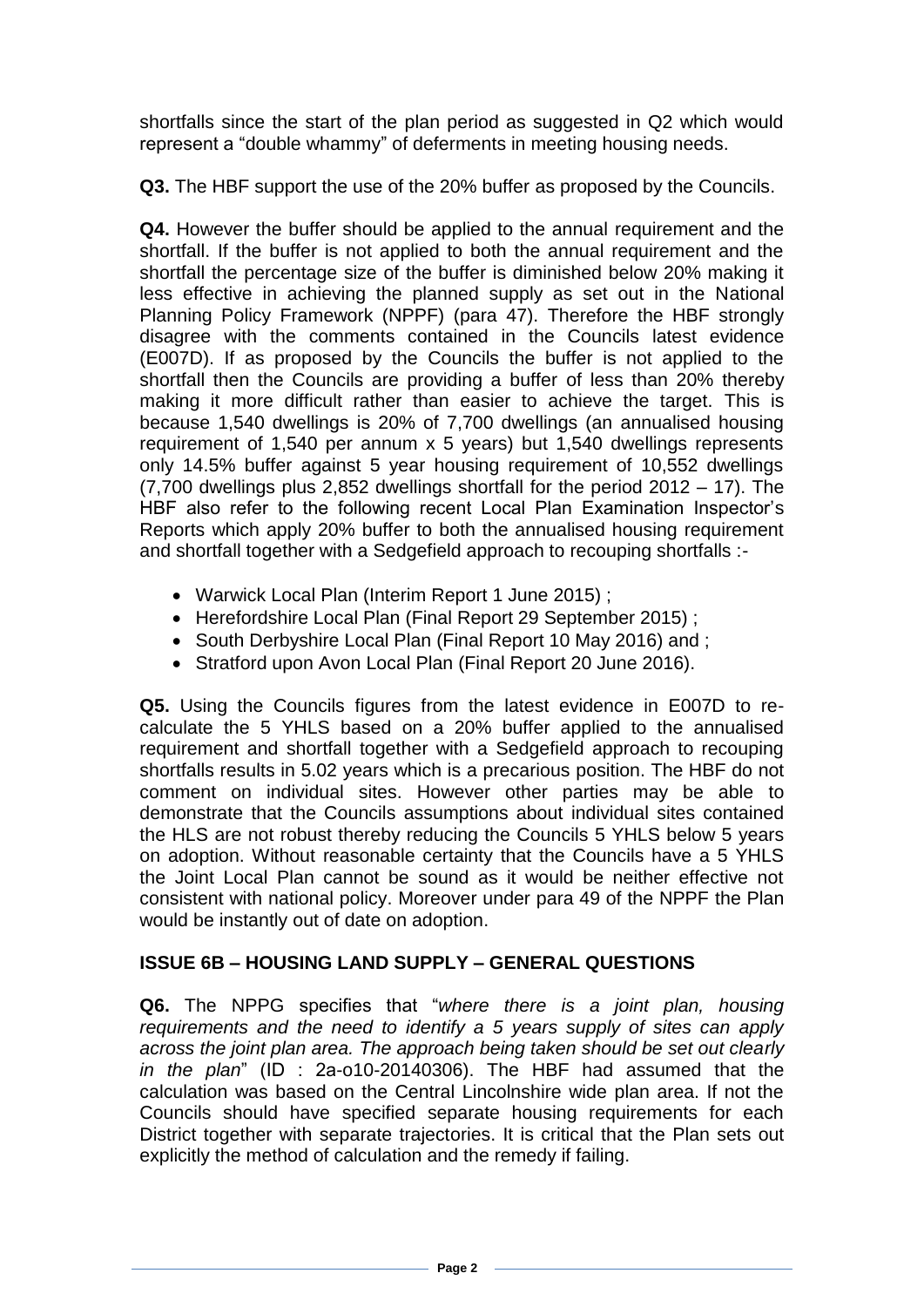**Q7.** The Councils to respond but the HBF reserves the right to reply to the Councils answer.

**Q8.** The HBF do not comment on the merits or otherwise of individual sites therefore our representation is submitted without prejudice to any further comments made by other parties on the lead-in times, delivery rates, availability and deliverability of specific sites. However it is essential that the Council's assumptions on lead-in times and delivery rates are realistic as evidenced by historical empirical data and supported by parties responsible for delivering these sites.

**Q9.** As per answer to Q8.

**Q10.** As per answer to Q8.

**Q11.** The Councils latest evidence does not distinguish between outline and full planning consents or the number of conditions on an approval notice in particular pre-commencement conditions. These distinctions are essential in determining when a planning consent becomes implementable which is of great importance in determining an appropriate lead in time.

**Q12.** The inclusion of completions from sites without planning consents in years 2016/17 and 2017/18 of the updated 5 YHLS Report is highly unlikely to be realistic or justifiable.

# **ISSUE 6C – HOUSING LAND SUPPLY – SITE SPECIFIC QUESTIONS**

### **SUSTAINABLE URBAN EXTENSIONS**

**Q13 - Q21.** The HBF do not comment on the merits or otherwise of specific individual sites.

### **OTHER SITE ALLOCATIONS**

**Q22 - Q37.** The HBF do not comment on the merits or otherwise of specific individual sites.

### **ISSUE 6D – 5 YEAR HOUSING LAND SUPPLY CONCLUSION**

**Q38.** A 5 YHLS on adoption is unlikely as set out in answer to Q5. As previously stated the HBF do not comment on the merits or otherwise of individual sites therefore our representation is submitted without prejudice to comments made by other parties on the deliverability of specific sites. Indeed other parties may be able to demonstrate that the Councils assumptions about HLS are not robust thereby reducing the Councils 5 YHLS significantly below 5 years on adoption.

**Q39.** An overall HLS is also unlikely. The HBF would recommend as large a contingency as possible especially given that the housing requirement is a minimum not a maximum figure.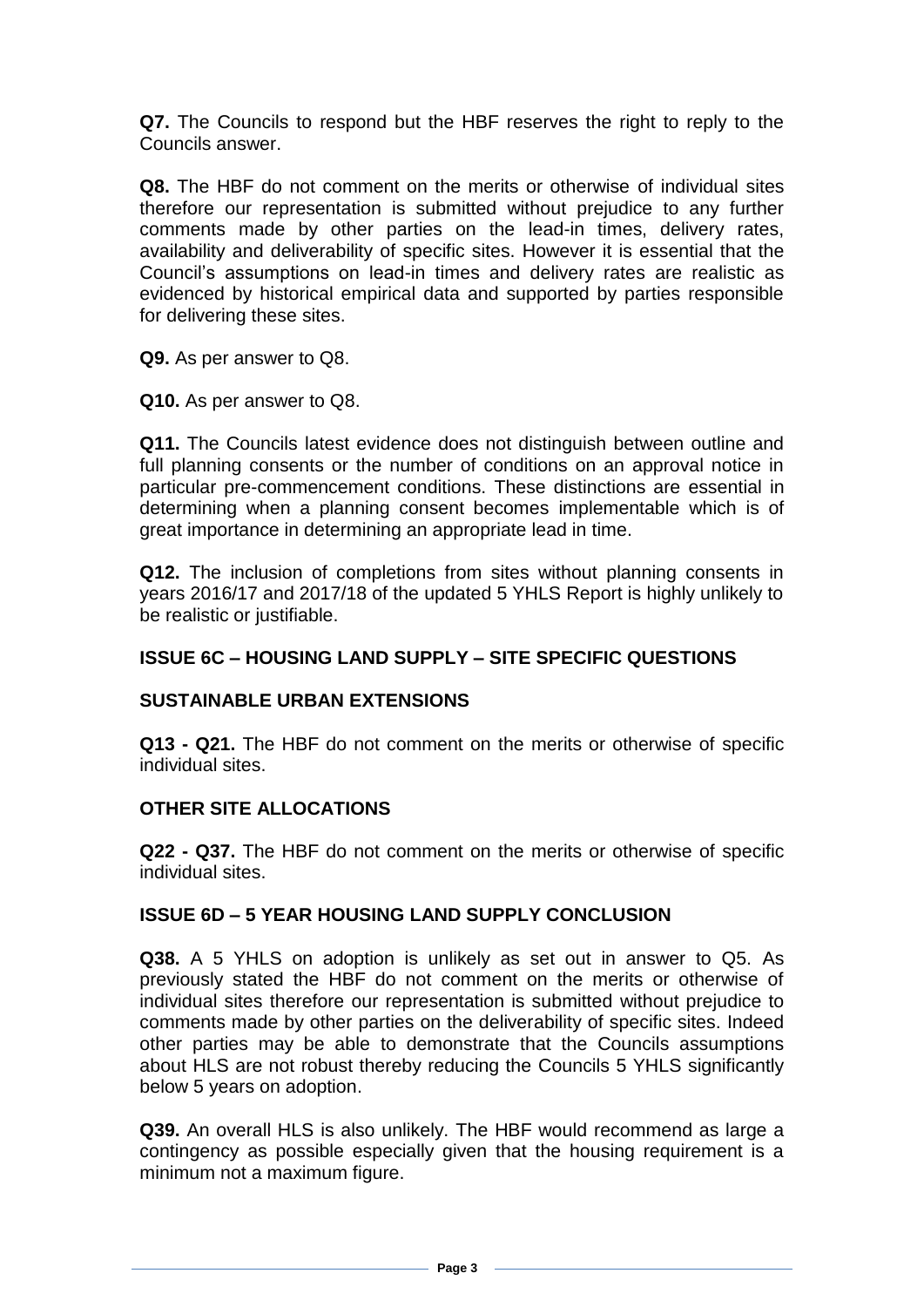**Q40.** There is very limited flexibility in the Joint Local Plan if SUEs and other housing sites do not come forward in the timescales envisaged. The HBF recommends a 20% contingency. The Department of Communities & Local Government (DCLG) presentation slide from the HBF Planning Conference in September 2015 illustrates a 10 – 20% non-implementation gap together with a 15 – 20% lapse rate (see below). This slide also suggests "*the need to plan for permissions on more units than the housing start / completions ambition*". Whilst it is acknowledged that this presentation slide shows generic percentages across England the Councils should provide robust evidence to demonstrate that there is sufficient headroom in the proposed HLS for Central Lincolnshire.

Department for Communities and **Local Government** 

# In recent years there has been a 30-40% gap between permissions and housing starts

· Gap of around 30-40% between the number of permissions given for housing and starts on site within a year. Estimate that for a year's permissions for housing around



- Recent data and realities of private market suggests need to plan for permissions on more units than housing start/completion ambition

Extract from slide presentation "DCLG Planning Update" by Ruth Stanier Director of Planning - HBF Planning Conference Sept 2015

The recently published Local Plans Expert Group (LPEG) Report also recommends that "*the NPPF makes clear that local plans should be required not only to demonstrate a five year land supply but also focus on ensuring a more effective supply of developable land for the medium to long term (over the whole plan period), plus make provision for, and provide a mechanism for the release of, developable Reserve Sites equivalent to 20% of their housing requirement, as far as is consistent with the policies set out in the NPPF"*  (para 11.4 of the LPEG Report)*.*

Therefore a review mechanism is required however this is not an ideal solution. Indeed as described by the Stratford upon Avon Inspector (para 65 of Stratford upon Avon Inspector's Final Report) this should be a last resort due to the slow response time of such reviews meaning it is not the optimum mechanism to meet the identified level of unmet need at the point at which it is quantified. The release of safeguarded land and / or reserve sites is a more responsive policy solution to ensure delivery of the required number of dwellings over the plan period because such sites are available to provide a